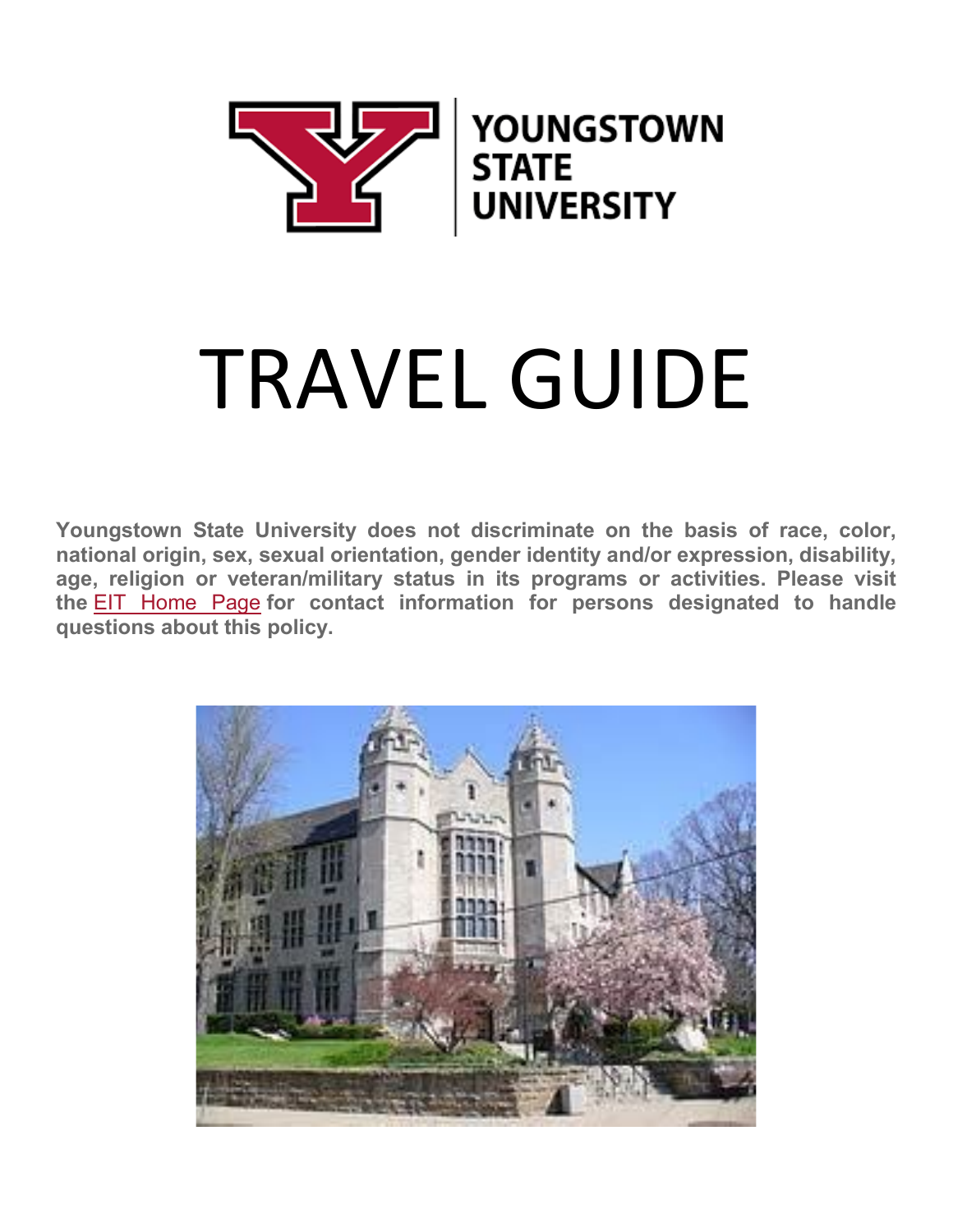## **TABLE OF CONTENTS**

| 1.  |  |
|-----|--|
| 2.  |  |
| 3.  |  |
| 4.  |  |
| 5.  |  |
| 6.  |  |
| 7.  |  |
| 8.  |  |
| 9.  |  |
| 10. |  |
| 11. |  |
| 12. |  |
| 13. |  |
| 14. |  |
| 15. |  |
| 16. |  |
| 17. |  |
| 18. |  |
| 19. |  |
| 20. |  |
| 21. |  |
| 22. |  |
| 23. |  |
| 24. |  |
| 25. |  |
| 26. |  |
| 27. |  |
| 28. |  |
| 29. |  |
| 30. |  |
| 31. |  |
| 32. |  |
| 33. |  |
| 34. |  |
| 35. |  |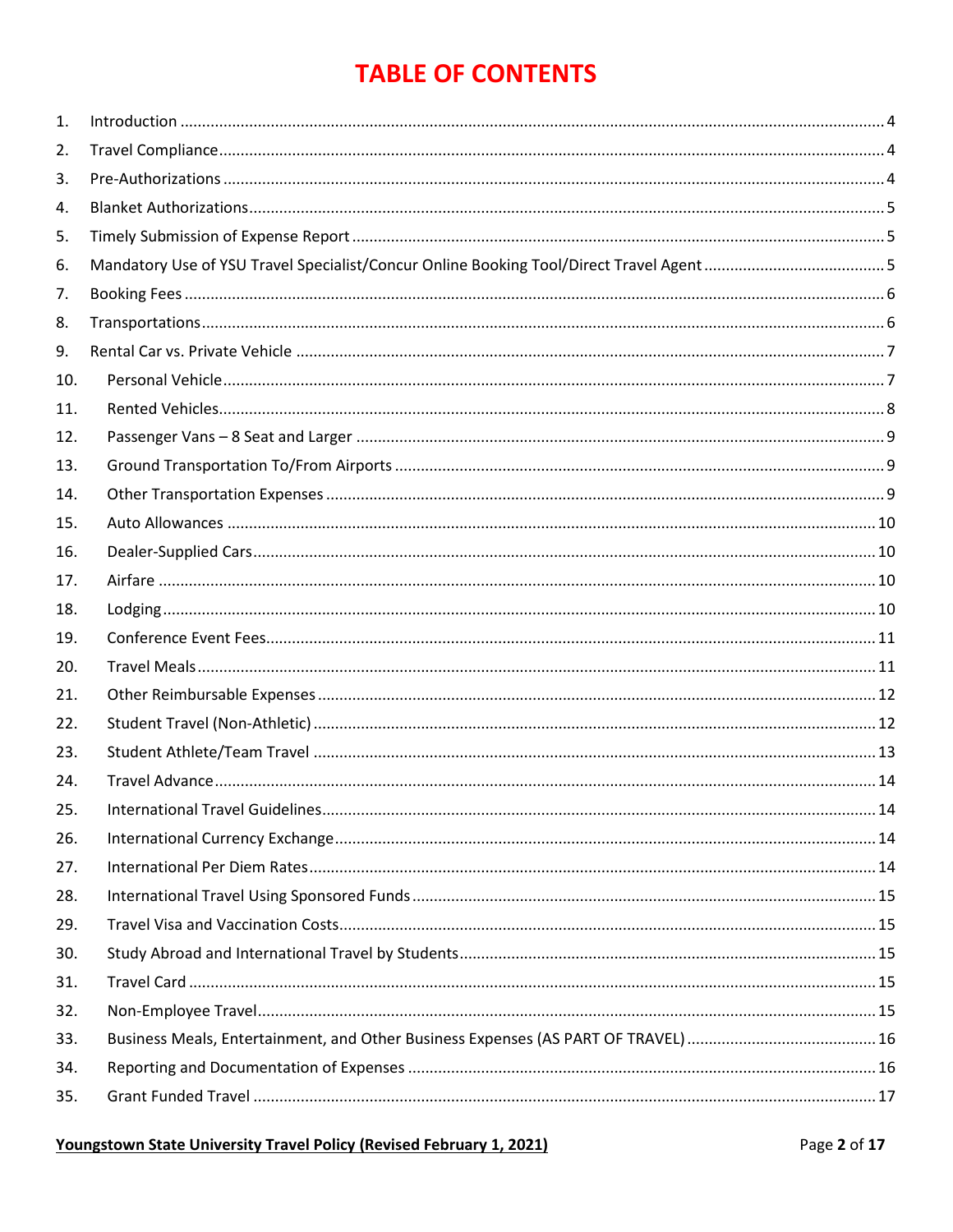| 36. |  |
|-----|--|
|     |  |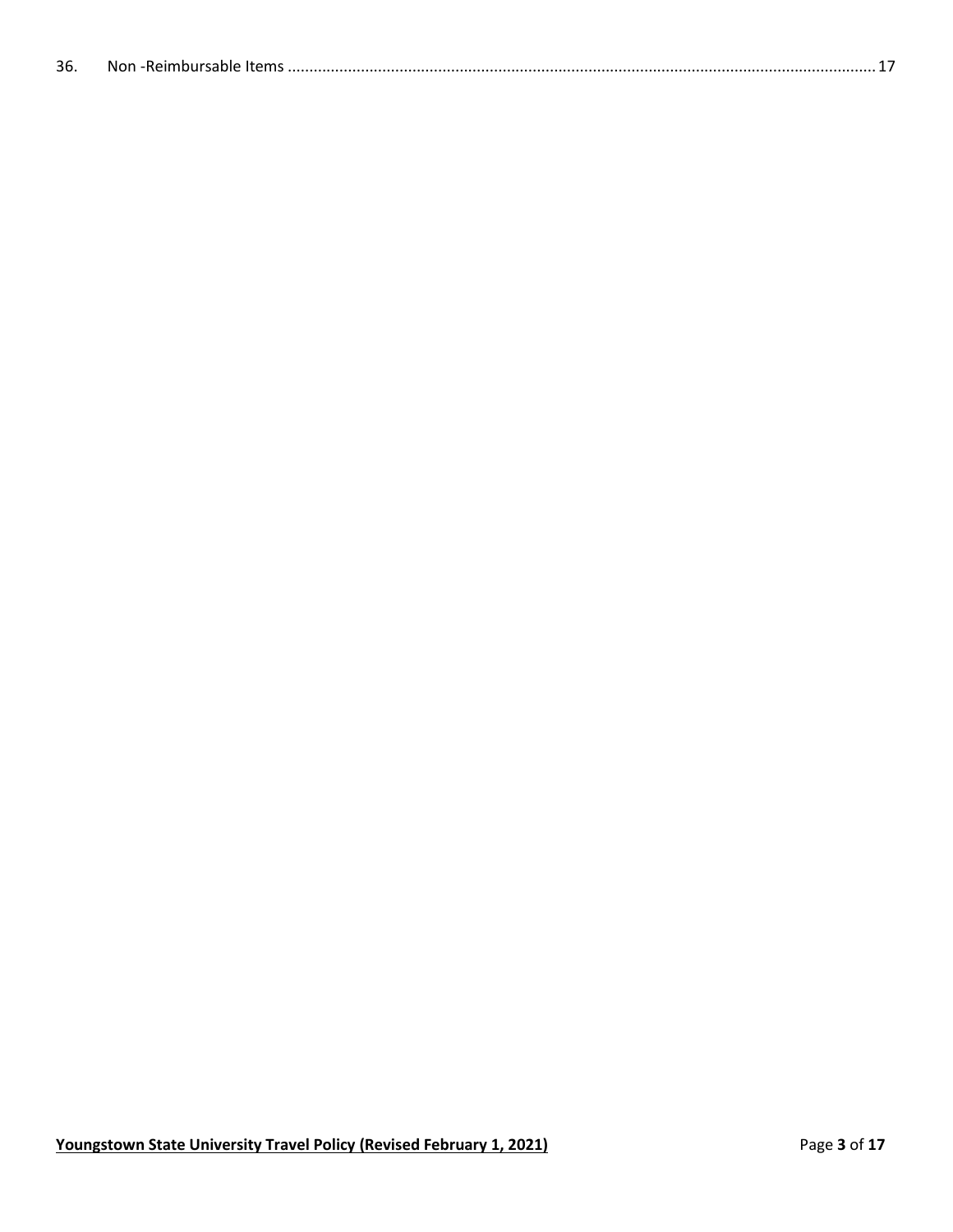## <span id="page-3-0"></span>1. Introduction

- a. The YSU Travel Guide is to assist faculty, staff, and students in understanding travel policy established by the University.
- b. Travel is expected to be by the most expedient means at the most reasonable cost while ensuring compliance with applicable state, federal, Internal Revenue Service, sponsored agreement regulations and applicable YSU policies and code of conduct. Claims for reimbursement not covered by these guidelines will be returned to the traveler. Upon written recommendation of the traveler's area division officer or the Chief Research Officer in the case of externally sponsored programs, and with appropriate justification, the President (or designee on file) has the sole authority to approve exceptions to this policy.
- c. These Guidelines, forms, links and information are available online at [Travel Services.](http://cms.ysu.edu/administrative-offices/procurement-services/travel-services)

## <span id="page-3-1"></span>2. Travel Compliance

- a. The Financial Manager is responsible to ensure compliance with these guidelines. Travel Guideline Compliance is the responsibility of the traveler for themselves and their students when applicable.
- b. All travel expenses are subject to further review and non-compliance reporting. Violations of the provisions of this policy may subject the employee to disciplinary action, which may include suspension of travel. Failure to comply with University Travel Guidelines and Policies may result in personal liability and/or non-reimbursement.
- c. The traveler is responsible to resolve any unanswered questions or concerns in advance of travel. The traveler will consult with their immediate supervisor or contact Travel Services at [travelservices@ysu.edu.](mailto:travelservices@ysu.edu)

In accordance with Ohio Ethic Commission Advisory Opinion No. 91-010, Divisions (D) and (E) of Section 102.03 of the Revised Code prohibits a state official or employee from accepting, soliciting, or using the authority or influence of her position to secure, for personal travel, a discounted or free "frequent flyer" airline ticket or other benefit from an airline if she has obtained the ticket or other benefit from the purchase of airline tickets, for use in official travel, by the department, division, agency, institution, or other entity with which she serves, or by which she is employed.

#### <span id="page-3-2"></span>3. Pre-Authorizations

- a. Prior to travel, a Travel Request must be entered in Concur and approved by the designated approver(s). Funds availability must be verified prior to travel. Please allow ample time between the Travel Request and trip for processing. Note that funds will not be encumbered in the Banner Budget.
- b. Every group, team, and/or event Travel Request submitted must have an itinerary attached, including all estimated expenses for the trip. The itinerary must include the traveler names (faculty/staff and students), meals provided, and should include all fees, tips/gratuities and other service charges included in the travel. Team and/or group/class rosters are acceptable when applicable. Multiple FOAPs can be designated on a Request and the allocation will carry to the Travel Expense Report however, the Request will only route to the Traveler's designated approver. It is up to the approver to forward the Request to another approver if applicable. If the Traveler and the Financial Manager are the same person, the Traveler's supervisor must approve the Request. The Financial Manager or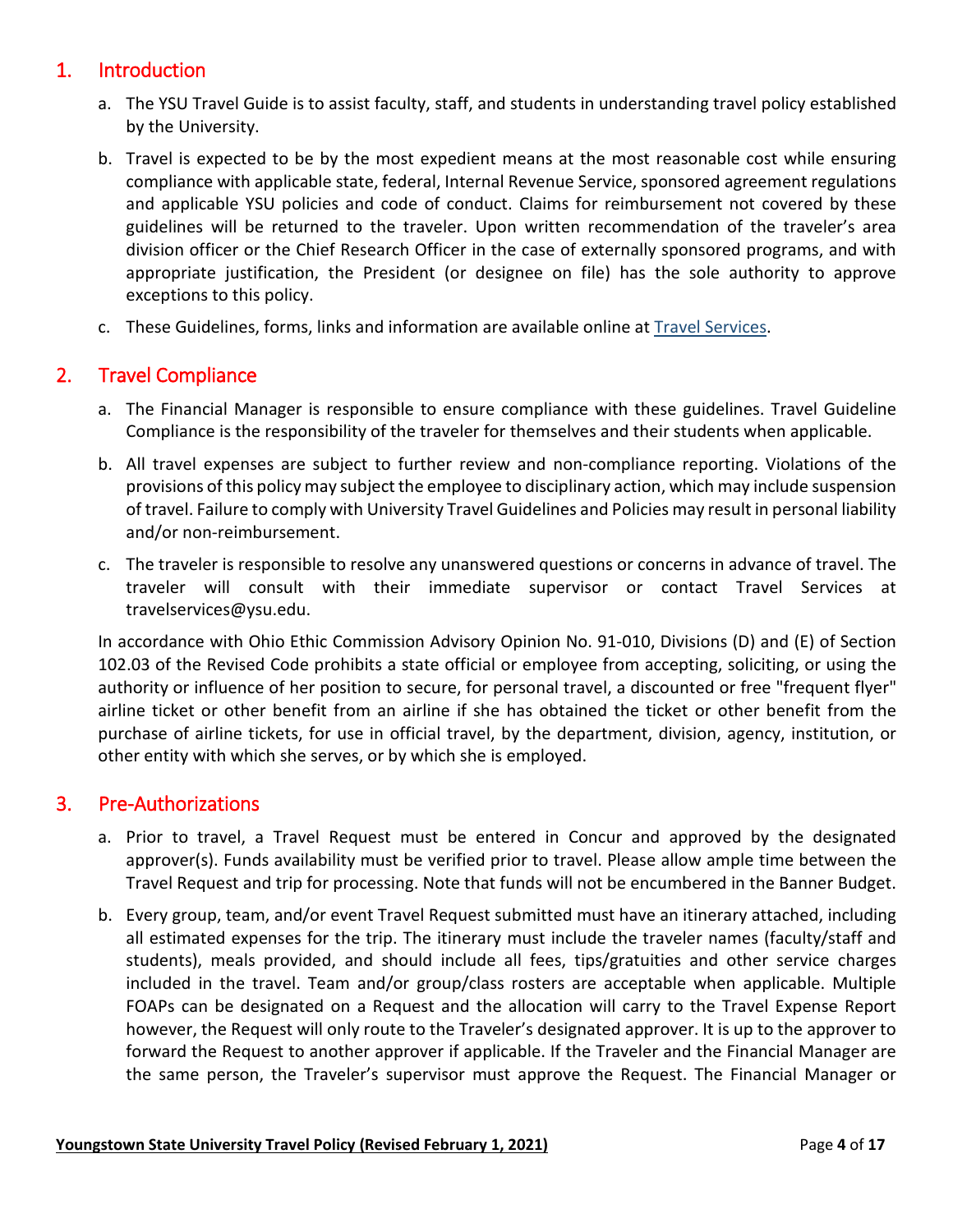supervisor may limit the amount of reimbursement. Concur allows the Approver 5 days to approve before returning the report to the Traveler.

- c. Those approving should verify that:
	- The purpose of the travel is directly related to official University business;
	- Virtual options have been considered first.
	- The estimated cost is reasonable and within the approved budget; and
	- The appropriate FOAP(s) are identified and adequately funded.

#### <span id="page-4-0"></span>4. Blanket Authorizations

a. For frequent and routine travel, blanket authorizations may be utilized for extended periods of time not to exceed the fiscal year. A blanket authorization would be appropriate for persons who travel on a regular basis for the same purpose, i.e., recruiting, or for instance when the same Traveler makes several trips during a specific period of time, i.e., IUC/ODHE meetings, clinicals, teacher supervision, etc. The Traveler must submit the completed approved Expense Report by calendar month for reimbursement.

## <span id="page-4-1"></span>5. Timely Submission of Expense Report

a. *Best Practices* for completing the Expense Report is for the Traveler to submit their Expense Report upon completed travel. If the Expense Report is submitted more than 30 days after completion of travel, per University Policy, expenses may not be reimbursed. All duty and care should be taken not to cross over fiscal years.

## <span id="page-4-2"></span>6. Mandatory Use of YSU Travel Specialist/Concur Online Booking Tool/Direct Travel Agent<sup>1</sup>

<span id="page-4-4"></span>a. Usage of the YSU Travel Specialist (x2391)/Concur Online Booking Tool/Direct Travel Agent<sup>1</sup> is mandated for domestic air travel, international air travel, hotels (excluding conference hotels), car rentals, lodging and motor coach(bus). Making reservations outside of YSU Travel Specialist (x2391), Concur Online Booking Tool or Direct Travel Agent<sup>1</sup> is disallowed and non-reimbursable.

<span id="page-4-3"></span> <sup>1</sup> Utilization of Direct Travel Agent will result in additional fees assessed.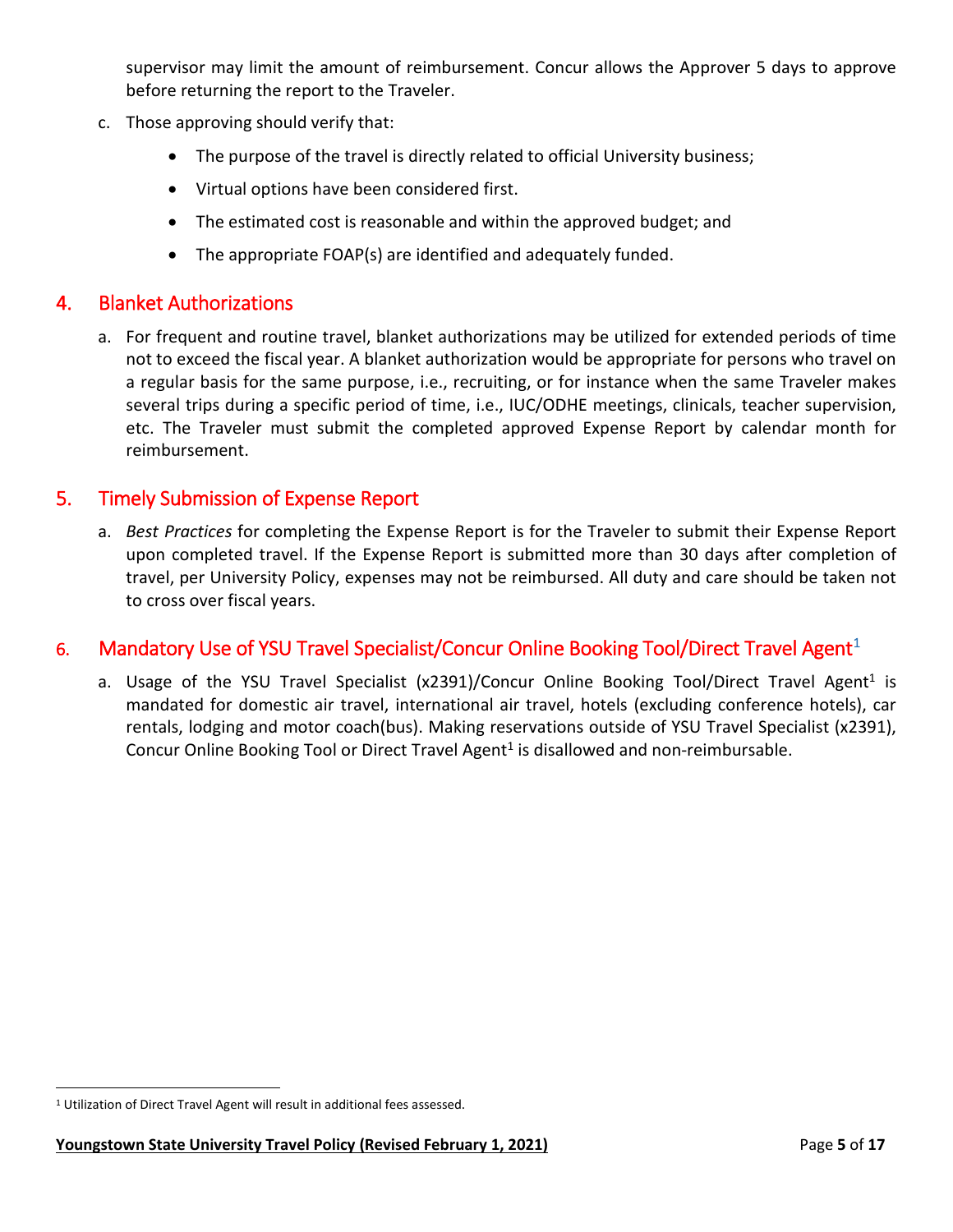## <span id="page-5-0"></span>7. Booking Fees

| <b>Core Services</b>                                               | <b>Transaction Fees</b>               |
|--------------------------------------------------------------------|---------------------------------------|
| <b>YSU Travel Specialist (x2391)</b>                               |                                       |
| YSU Travel Specialist Initiated-International Air/Rail Reservation | \$9.00                                |
| YSU Travel Specialist Initiated-Domestic Air/Rail Reservation      | \$9.00                                |
| YSU Travel Specialist Initiated-Hotel/Car Only Reservation         | No Fee                                |
| <b>Concur Online Booking Tool</b>                                  |                                       |
| <b>Online Air/Rail Reservation Unassisted</b>                      | \$7.00                                |
| <b>Online Hotel/Car Reservation Unassisted</b>                     | \$5.00                                |
| Online Rapid Reprice Additional Fee (Concur Tool)                  | \$3.00                                |
| Online Non-ARC Additional Fee, i.e., Southwest                     | \$3.00                                |
| Direct Travel Agent 1-888-740-8747                                 |                                       |
| Direct Travel Agent Initiated                                      | \$25.00                               |
| Direct Travel Agent Assisted-Air/Rail Reservation                  | \$15.00                               |
| Direct Travel Agent Exchange Processing                            | \$25.00                               |
| 24-Hour Toll-Free Emergency Travel Assistance                      | \$20.00 Per Call Plus Transaction Fee |
| Domestic: $1-888-740-8747 - \Delta$ cress Code: $111M/8$           |                                       |

 Domestic: 1-888-740-8747 – Access Code: 1UW8 International: (Direct Dial) 682-233-1914 – Access Code: 1UW8

- a. Fees are based on transactions. Separating travel transactions will result in additional fees. *Travelers are encouraged to book all trip components at one time to reduce fees.* These fees are offset by the overall cost benefits realized by using an automated system. Booking through YSU Travel Specialist  $(x2391)/$  $(x2391)/$  $(x2391)/$ Concur Online Booking Tool/Direct Travel Agent<sup>1</sup> enables YSU to manage and ensure reasonable cost and travel accommodations are selected, including utilization of lodging and car rental contracts, which carry lower costs and enhanced protections for Travelers. In addition, Travelers can contact Direct Travel 24/7 for travel assistance. Departments are responsible for the cost of all booking fees.
- b. Use of the YSU Travel Specialist (x2391)/Concur Online Booking Tool/Direct Travel Agent<sup>1</sup> for car rentals is mandatory except for reservations with [Enterprise/National \(Enterprise\)](https://www.enterprise.com/en/car-rental/locations/us/oh/downtown-youngstown-3983.html?mcid=yext:245709) and U-Save for Travelers with Travel Cards, and U-Save only for Travelers without Travel Cards. For Enterprise the reservation can be made directly through the portal link and paid for on the Traveler's Travel Card and for U-Save Youngstown can be made by calling U-Save at 330-792-5580 or by emailing [millcreekauto@hotmail.com](mailto:millcreekauto@hotmail.com) or [U-Save](http://ushttp/usave.dmplocal.com/sites/30/index.html?profile=youngstownoh@rentusave.comave.dmplocal.com/sites/30/index.html?profile=youngstownoh@rentusave.com) (for these methods there is no booking fee).

## <span id="page-5-1"></span>8. Transportations

a. Travelers are encouraged to compare all costs associated with each mode of transportation and select the most cost effective one. Since the University has very competitive contracts for vehicle rentals, the Traveler is strongly encouraged to compare the cost of the rented vehicle plus gas with the mileage claimed for personal vehicle use. Keep in mind that vehicles from Enterprise Car Rental companies are

<span id="page-5-2"></span> <sup>1</sup> Utilization of Direct Travel Agent will result in additional fees assessed.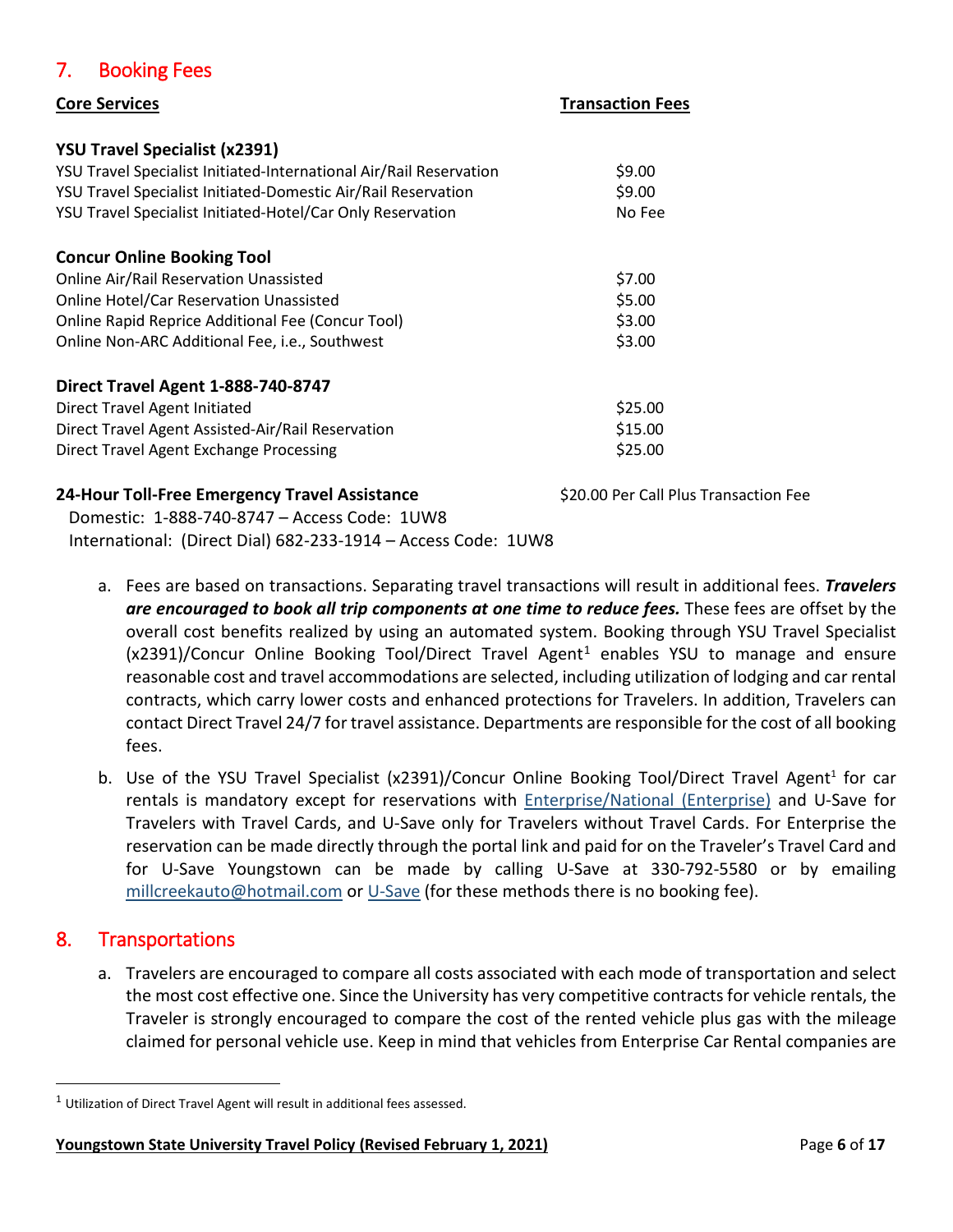covered by collision damage waiver and supplemental liability protection. While traveling on University business in any vehicle, the driver and passengers must comply with all applicable laws, including the wearing of seatbelts. Travelers should avoid the use of cell phones, especially texting, while driving.

## <span id="page-6-0"></span>9. Rental Car vs. Private Vehicle

- a. Should you choose to drive your personal vehicle the mileage reimbursement will be capped at the rental rate through Enterprise for a mid-size car for single travelers, a full-size car with multiple travelers; times the number of days rented plus equivalent cost. This would also include the \$25 cost for the early start program offered through Enterprise for rentals that need to be picked up before the start of the business day at Enterprise.
- b. If personal car mileage claimed exceeds 120 miles per day, then the Traveler will need to compare the mileage [calculator](https://ysu.edu/sites/default/files/users/mlcastner/travel_calc.xlsx) reimbursement to the cost of a rental car/gas by using the Car Rental vs. Mileage Reimbursement and attaching the calculator page to the Expense Report (this requirement excludes courtesy car mileage reimbursement). The amount will be entered in the mileage limited expense type rather than the personal car mileage type on the Expense Report. Mileage to and from Pittsburgh Airport, Cleveland Airport, Akron/Canton Airport, and the Youngstown Municipal Airport is excluded from the limitation. The traveler may claim the full amount to and from the airports.

#### <span id="page-6-1"></span>10. Personal Vehicle

- a. A Traveler may choose to drive their personal vehicle but may be subject to a limited reimbursement. See above.
- b. The vehicle owner's insurance coverage is the primary coverage for auto physical damage and liability. The University's coverage is secondary for liability coverage only. Any expenses related to auto physical damage for a personal vehicle, including deductibles are the responsibility of the driver/vehicle owner and cannot be reimbursed by the University. It is, therefore, the responsibility of the vehicle's owner to maintain adequate insurance coverage when the vehicle is used for business travel. Ohio Revised Code (4509.51) requirements for vehicle owner's liability insurance are \$12,500 because of bodily injury to or death of one person in any one accident; \$25,000 because of bodily injury to or death of two or more persons in any one accident; and \$7,500 because of injury to property of others in any one accident. Employees must meet these requirements in order to drive personal vehicles for University business.
- c. A traveler who uses a personal vehicle will be reimbursed at 85% of the authorized current federal rate, which will be updated regularly, for the actual driving distance. Odometer readings are required. Mileage reimbursement rates are posted to the Travel Services webpage. If two or more individuals are traveling in the same vehicle, mileage reimbursement is payable to only one traveler, and the names of all persons traveling should be listed only on the Request of the individual claiming mileage reimbursement. *If commencing travel from your home, the reimbursement shall be the lessor of the distance from your home or workplace to your destination.*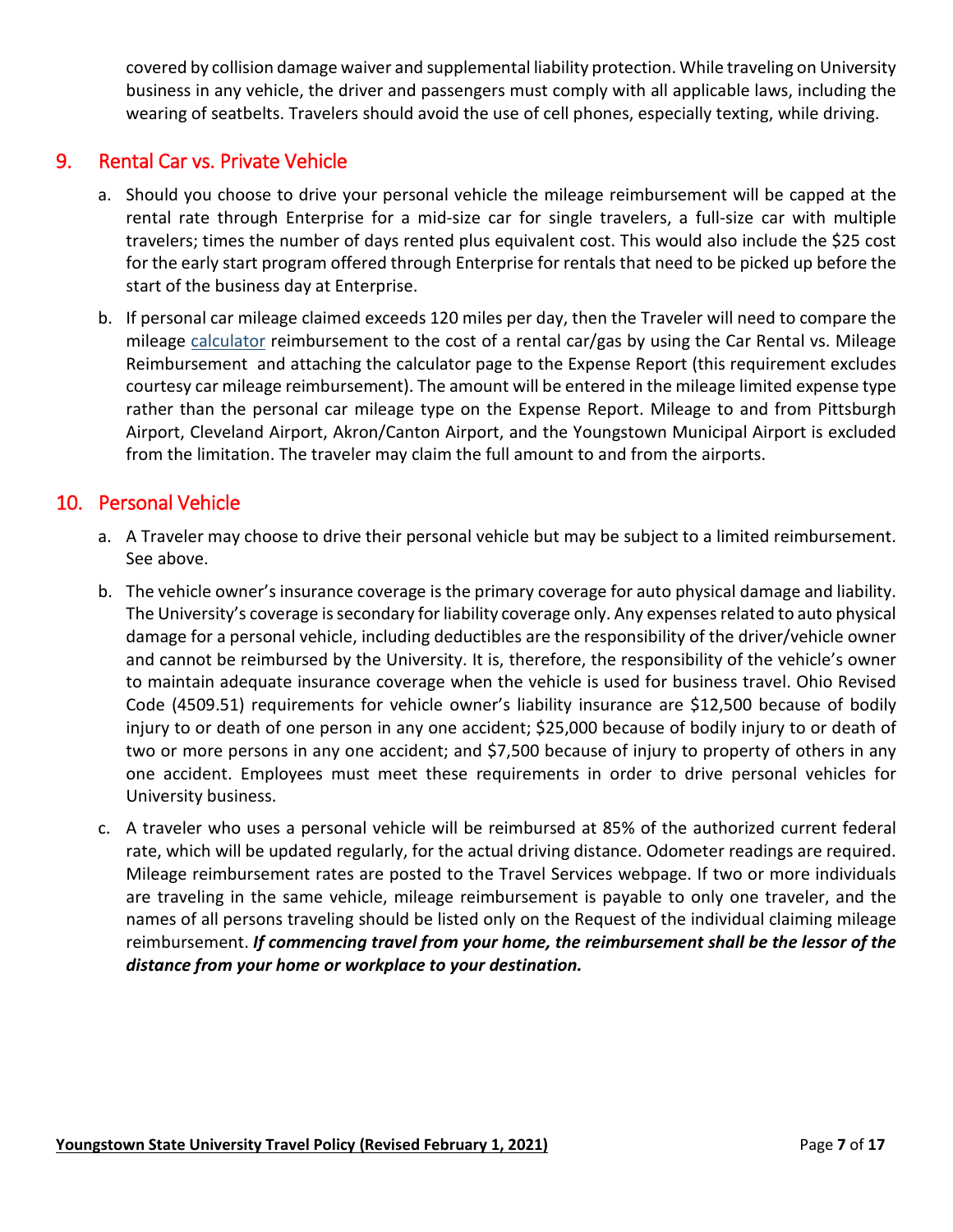## <span id="page-7-0"></span>11. Rented Vehicles

- a. Mandatory use of the YSU Travel Specialist (x239[1](#page-7-1))/Concur Online Booking Tool/Direct Travel Agent<sup>1</sup> **for car rentals is required except for Enterprise and U-Save for travelers with travel cards, and U-Save only for travelers without travel cards.** For Enterprise, the reservation can be made direct through the Enterprise Portal and for U-Save Youngstown can be made by calling U-Save at 330-792 5580, by emailing [millcreekauto@hotmail.com](mailto:millcreekauto@hotmail.com) or [U-Save Website](http://usave.dmplocal.com/sites/30/index.html?profile=youngstownoh@rentusave.com) for these methods there is no booking fee).
- b. It is *highly* recommended that travelers apply for a Travel Card at least 2 weeks in advance of travel. Travelers may utilize their Travel Card, be reimbursed or have their Department charged back (Enterprise and LOCAL U-Save only) for a rental vehicle for official University business. University Guidelines do not provide for payment or reimbursement for luxury vehicles. The University has contract rates with Enterprise, Hertz, and U-Save Auto Rental, and Avis Corp Discount #G783300.
- c. If you need assistance with vehicle rentals contact YSU Travel Specialist at x2391. Copies of itemized rental and gas receipts are required for reimbursement. When personal time is used to extend a trip, the rental expense is to be prorated for the days of business travel.
- d. Drivers **must be 18 years of age or older**, 21 for vans seating 8 or more passengers for rented vehicles and must meet all other requirements for drivers listed below.
- **e. Employees and students may be authorized to operate University-owned or leased, vehicles under the following conditions:**
	- Occupancy is limited to the number of seatbelts available.
	- The driver **must be at least 18 years of age and hold a valid driver's license**.
	- A Motor Vehicle Report (MVR) [EOHS MVR Form](https://ysu.edu/mvr-form) must be obtained from the Department of Environmental & Occupational Health & Safety, available online at [EOHS website.](https://ysu.edu/eohs/motor-vehicle-guidelines)
	- All authorized drivers must be listed in the agreement.
- f. All drivers must meet the insurability standards mutually set between the University and its insurance provider. The Department of Environmental & Occupational Health & Safety determines driver's insurability by reviewing the person's driving record.
- g. Violations that affect insurability include:
	- Losing a driver's license
	- Driving under the influence of alcohol or drugs
	- Operating a vehicle during a period of suspension or revocation
	- Using a vehicle in the commission or a felony
	- Reckless operation
	- Drag racing
	- Committing a hit and run

<span id="page-7-1"></span> $\overline{1}$  $1$ Utilization of Direct Travel Agent will result in additional fees assessed.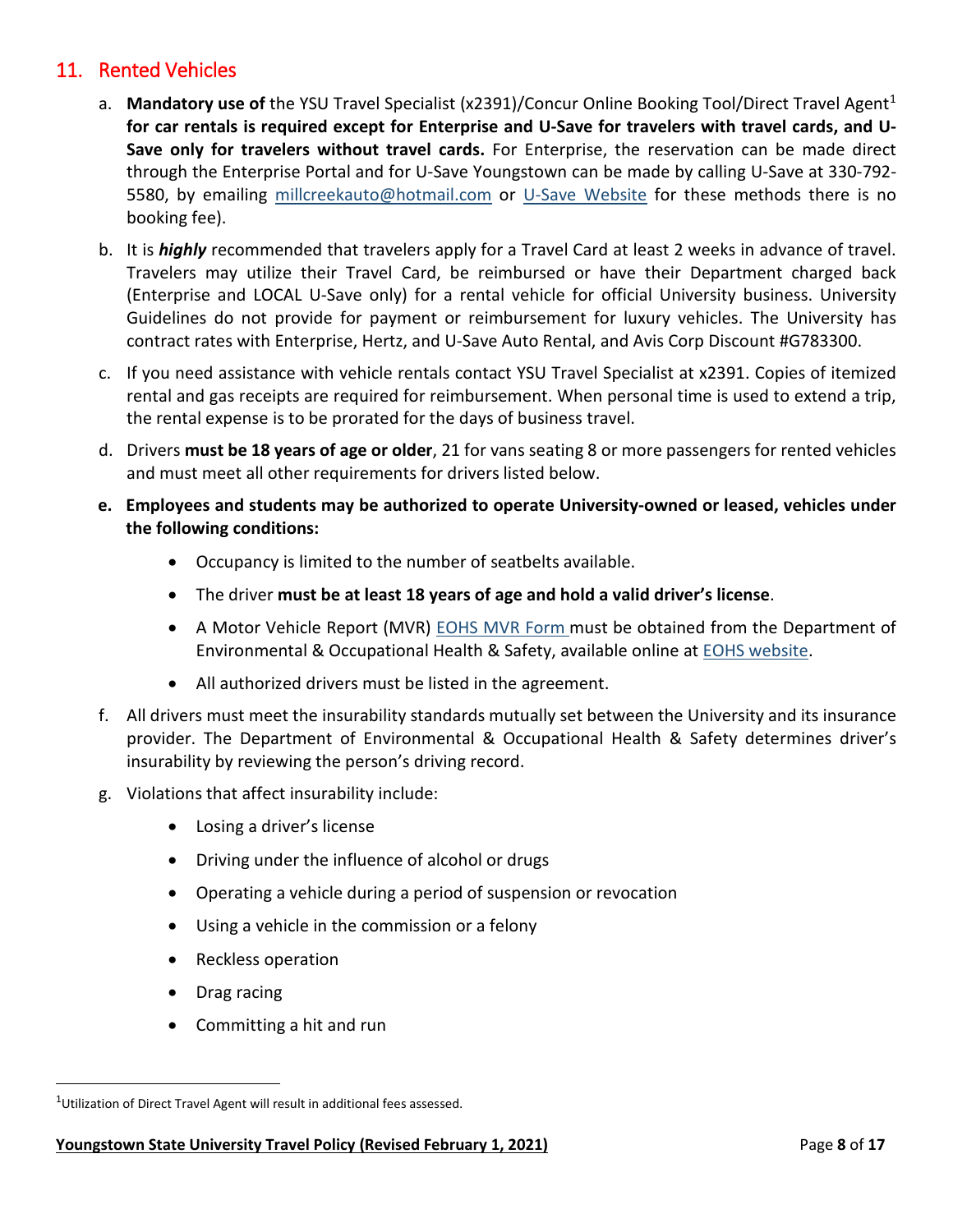- Excess points due to many violations
- h. Please visit the Department of Environmental & Occupational Health & Safety's Motor Vehicle Use Policy for information on insurance coverage, driving requirements, and safety recommendations: "Vehicle Use and Insurance".

## <span id="page-8-0"></span>12. Passenger Vans – 8 Seat and Larger

- a. These guidelines pertain to any leased or owned passenger vans that seat 8 and larger when used in conjunction with University-sponsored events such as field trips, athletic events and educationalrelated travel, etc.
	- Occupancy is limited to nine in 15-passenger vans including the driver because of the increased propensity for roll over when fully loaded. Occupancy in smaller vans is limited to the number of seat belts available. The driver and occupants are required to wear seat belts at all times.
	- No unauthorized passengers such as hitchhikers, family or friends are to be transported in the vehicle.
	- The driver must be at least 19 years old and hold a valid driver's license. A Motor Vehicle Report (MVR) is required as well as the University-sponsored Van Defensive Driving Course for all drivers.
	- No person is to drive under the influence of alcohol or drugs, including prescribed medications that could impair driving ability or cause drowsiness.
	- No driver should operate the vehicle for more than 8 hours in a 24-hour period.
	- All cargo must be secured inside the van. No items are to be placed on the roof of the vehicle.
	- Towing procedures for trailers must comply and be in accordance with the vehicle manufacture's recommendations.
	- The vehicle must be turned off, locked, and the keys removed anytime it is left unattended.

## <span id="page-8-1"></span>13. Ground Transportation To/From Airports

- a. A traveler using a personal vehicle may be reimbursed for the mileage to/from the air terminal. Airport parking charges are also reimbursable. If the traveler is not able to leave his/her vehicle at the airport, mileage for two round trips will be reimbursed for the traveler's drop-off and pick-up, along with reasonable short-term parking charges.
- b. The traveler may be reimbursed for the use of round-trip taxi or airport limousine service, Uber, Rideshare, or Lyft if the round-trip fare does not exceed the maximum allowable mileage for one round-trip by personal vehicle to the terminal plus long-term parking or two round-trips by personal vehicle to the terminal plus reasonable short-term parking.

#### <span id="page-8-2"></span>14. Other Transportation Expenses

a. For travel between business locations, travelers are encouraged to choose the most cost-effective means of ground transportation available and will be reimbursed for shuttles, taxis, Uber, Rideshare,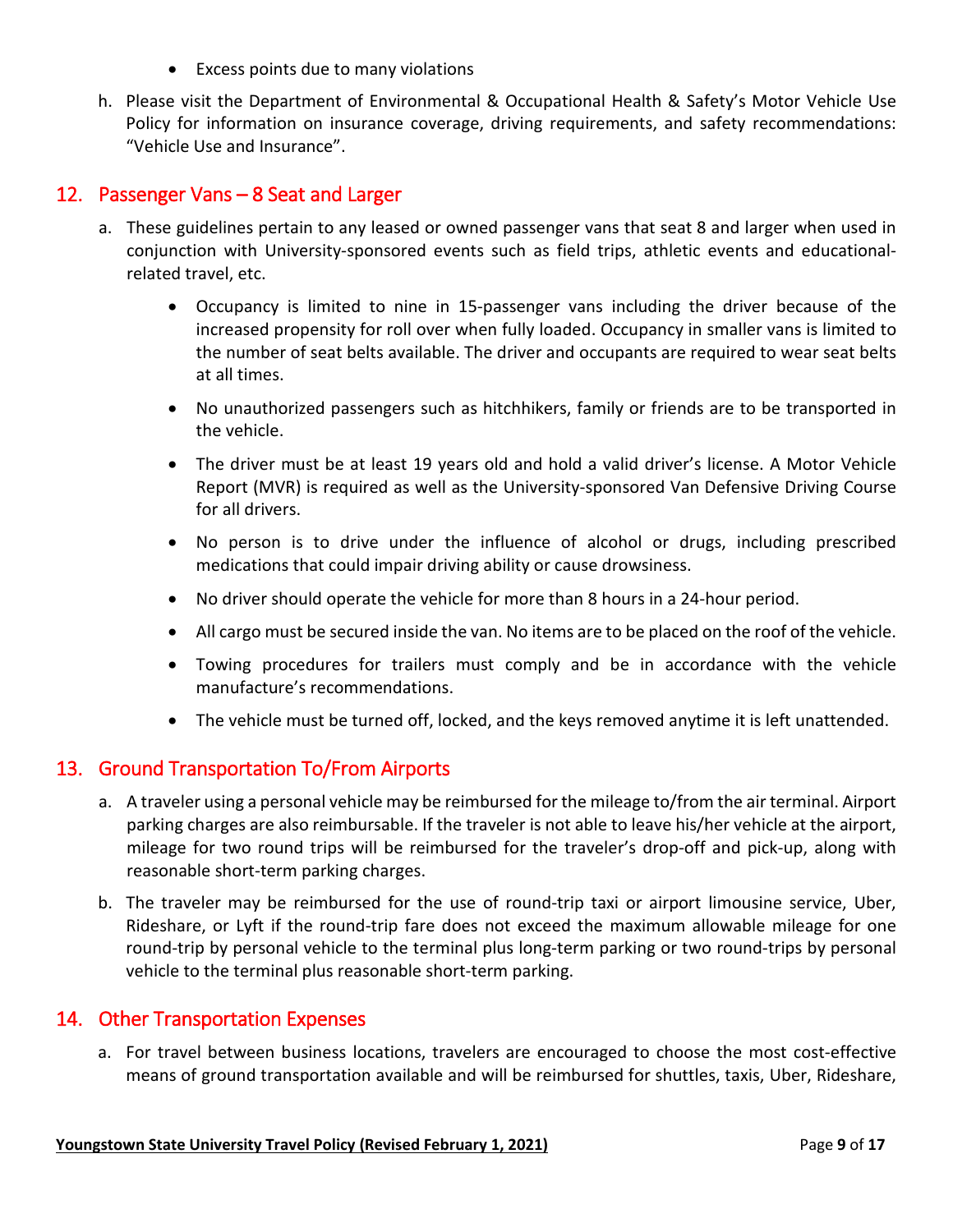or Lyft, local mass transit and reasonable transportation expenses including parking, bridge, highway and tunnel tolls.

## <span id="page-9-0"></span>15. Auto Allowances

a. Individuals who receive an auto allowance will not be reimbursed for local mileage less than 50 roundtrip miles per day.

## <span id="page-9-1"></span>16. Dealer-Supplied Cars

a. Individuals who are provided a dealer-supplied car will be reimbursed for mileage at 85% of the current Federal rate reduced by the depreciation component. Mileage reimbursement rates are posted on the [Travel Services Webpage.](https://ysu.edu/procurement-services/travel-services) Ohio Revised Code (4509.51) requirements for vehicle owners liability insurance are : \$12,500 because of bodily injury to or death of one person in any one accident; \$25,000 because of bodily injury or death of two or more persons in any one accident; and \$7,500 because of injury to property to others in any one accident.

## <span id="page-9-2"></span>17. Airfare

- a. **It is mandatory that all travelers book reservations for Domestic or International Air Travel flights through the YSU Travel Specialist (x2391)/Concur Online Booking Tool/Direct Travel Agent1.**
- b. Traveler's will not be reimbursed for:
	- Airline tickets that are acquired with frequent flyer certificates;
	- Costs associated with a change in the reservation for personal reasons unless they are beyond the control of the traveler;
	- Un-cancelled tickets and fees assessed by the airline for failure to cancel the reservation within a specified time limit; or
	- Overweight luggage fees unless this expense is related to University business.
- c. The employee will be personally responsible for the incremental costs for travel class upgrades, i.e., Comfort or Preferred seating, Business Class, or First Class. Departments may also book travel on chartered or private aircraft, provided that, it is not greater than the lowest available common carrier airfare plus ground transportation to the destination. Please contact the YSU Travel Specialist at x2391 to book chartered transportation.

#### <span id="page-9-3"></span>18. Lodging

a. **It is mandatory that all travelers booking lodging must book their reservations through the YSU Travel Specialist (x2391)/Concur Online Booking Tool/Direct Travel Agent[1.](#page-9-4)** Travelers will be reimbursed at the actual reasonable single room rate, including applicable taxes, for University business that is conducted more than 50 miles from campus. The maximum daily reimbursement for hotel rooms will be limited to 150% of the daily federal per diem rate for that location. If the traveler is attending a conference, it is permissible to stay at the hotel that is hosting the conference even if

<span id="page-9-4"></span> $1$  Utilization of Direct Travel Agent will result in additional fees assessed.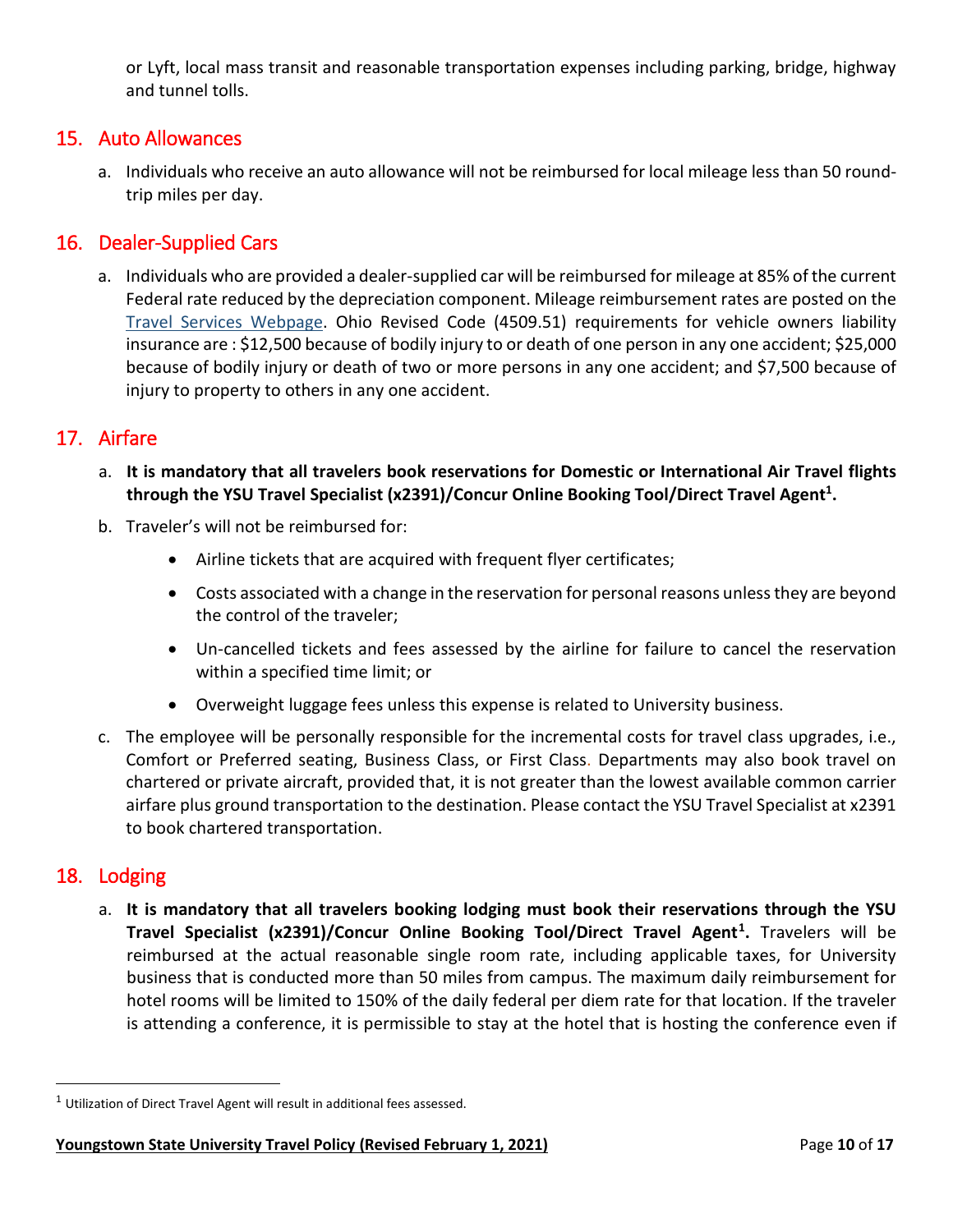the cost exceeds 150% of the federal per diem rate. Conference hotels may be booked directly with the host hotel. Consider Air-BNB as another affordable lodging option.

- b. The Traveler is responsible to notify the hotel of a cancellation. If he/she fails to do so on time, Traveler will be personally financially liable. NOTE: Cancellation times vary by hotel and are listed on your reservation. Certain states have agreed to grant YSU a tax exemption. See YSU Reciprocal State Tax Agreements on the YSU Travel Services webpage.
- **c. Travelers will not be reimbursed for free accommodations awarded in connection with hotel frequent guest award plan.**

#### <span id="page-10-0"></span>19. Conference Event Fees

- a. Virtual events are not considered travel and should not be processed through the Concur Travel System. Virtual events (conferences, meetings, fairs, seminars, etc. defined as events *not* requiring physical travel to a destination), are the preferred method over in-person events. Individuals should do their best to utilize this method whenever possible. Virtual attendees should use a p-card to pay event fees where applicable. Individuals without a p-card or access to one will be required to use an eCUBE purchase order to directly utilize University funds. As a last resort, individuals can use a personal credit card and then be reimbursed through the check request process. A receipt showing proof of payment will be required along with a completed and approved check request form. For specific details regarding the check request process, see [Check Request Instructions in Procurement Forms.](https://ysu.edu/procurement-services/procurement-forms)
- b. In-person event fees (conferences, meetings, fairs, seminars, etc. defined as events requiring physical travel to a destination), should be paid with a travel card. Travelers without a Travel Card will be required to use a personal credit card and be reimbursed through the Expense Report process. A receipt showing proof of payment will be required. An official itinerary from the hosting organization should be attached to the expense report. Per diem reimbursements will only be made with an attached itinerary or equivalent documentation from the organization hosting the event and confirming that meals and incidentals are not included.

#### <span id="page-10-1"></span>20. Travel Meals

- a. Non-Reimbursable Meals
	- When the business travel does not include an overnight stay and a traveler's meal does not qualify as a "Business Meal" (see below), the meal is defined by the IRS as personal. Personal meals do not qualify for reimbursement.

#### b. Reimbursable Meals

• Meals incurred while traveling on University business will be reimbursed to the traveler on a per diem basis using the current Federal Standard Meal Allowance, only when overnight travel takes place. **Per diem expenses exceeding the GSA Daily Rate will not be reimbursed**. **This includes the Incidental Rate for tips and gratuities. Meals that are included in a conference fee are not reimbursable.** If meals are included in the conference fee but the traveler chooses to eat elsewhere, such expenses are not reimbursable. Meals for the first and last days will be paid at 75% of the current Federal per diem rate for that location.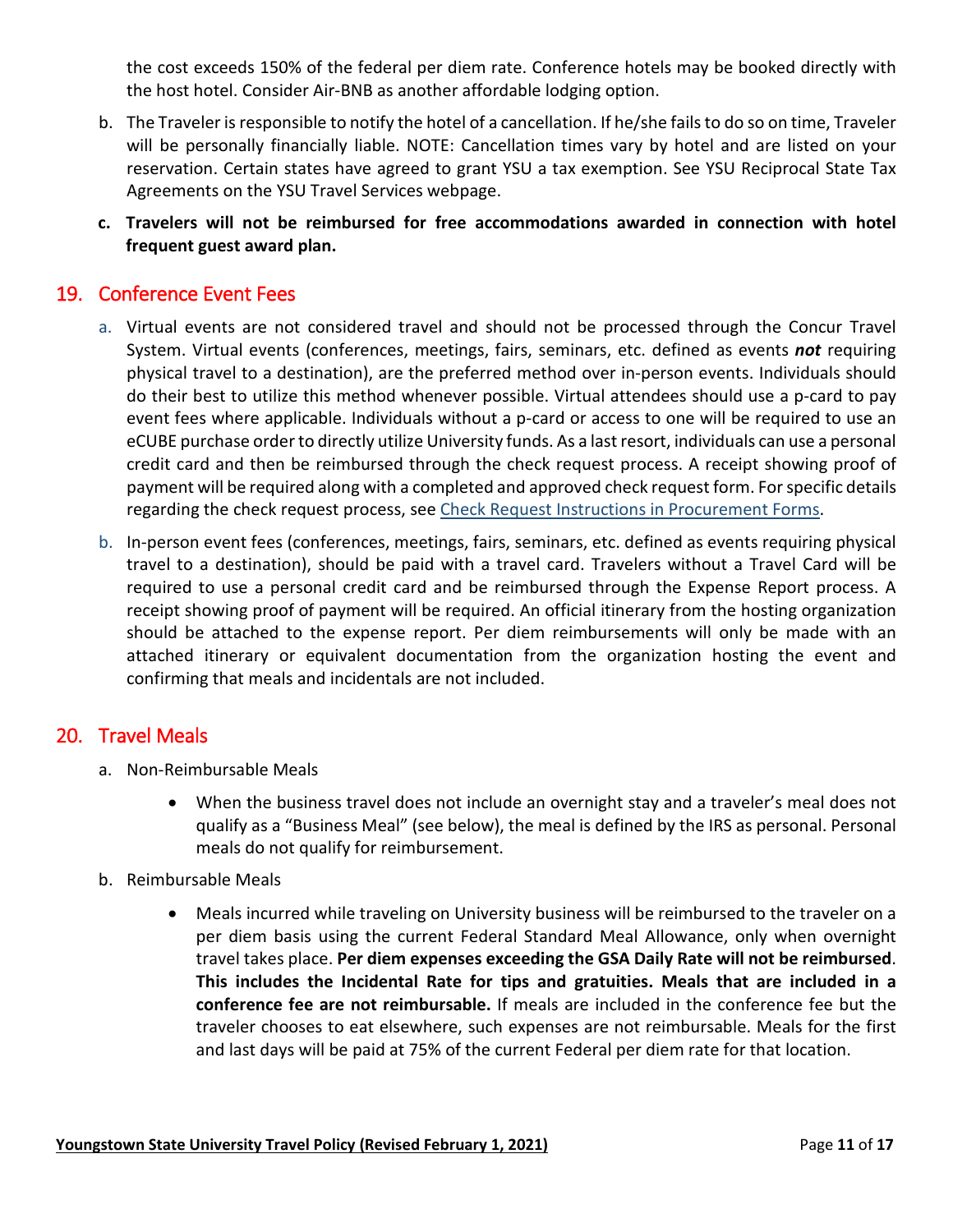- c. The Executive Director of Athletics may impose lower reimbursement levels for Athletic travel than those provided in the guidelines for University travel.
- d. Per Diem Meal amounts include gratuities and incidental expenses which include minimal tips given to porters, baggage carriers, house-cleaning, bellhops, bus drivers, tour guides, hotel maids, etc.
- e. The meal per diem amount is based on Federal Travel Regulations [gsa.gov](https://www.gsa.gov/) in effect at the time of travel and varies by city. U.S. per diem rates are typically set by calendar year. International meal per diem rates are revised more frequently, as often as monthly. When a trip includes more than one University business stop and the cities involved have different per diem rates, the per diem rate for each calendar day (beginning at 12:01 a.m. local time) is determined by the location of the lodging for that night.

## <span id="page-11-0"></span>21. Other Reimbursable Expenses

a. Travelers may also be reimbursed for actual reasonable phone, copying, computer connection, and other necessary business costs as authorized by the Financial Manager or above. If the traveler is away from home for more than 5 days (3 days for Athletics) he/she may also be reimbursed for the actual expenses for laundry services.

## <span id="page-11-1"></span>22. Student Travel (Non-Athletic)

- a. Student travel is intended to support or enhance the educational mission of the University. University's Travel Guidelines apply to anyone who travels on University business, including students. Exceptions to the general Travel Guidelines, specific to students, are detailed below.
- b. All student travel under the auspices of the University or for which reimbursement is to be claimed must be approved before the fact by the President or designee. For this purpose, the President designates the Dean of the appropriate college for academic field trips and the Executive Director of Student Experiences and Residence Life for all other student travel.
- c. The Financial Manager or any Sponsor is required to have travel training in advance of the student travel at a minimum of 2 weeks in advance of the request and a minimum of 2 weeks prior to departure.
- d. Every group, team, and/or event travel request submitted must have an itinerary attached, including all estimated expenses for the trip. The itinerary must include the traveler names (faculty/staff and students), meals provided, and should include all fees, tips/gratuities and other service charges included in the travel. Team and/or group/class rosters are acceptable when applicable.
- e. If a student is traveling alone, they will complete the Travel Request, and must have a Concur profile that matches the traveler's identification exactly.
- f. No reimbursement shall be made for the cost of entertainment or alcoholic beverages.
- g. Public monies may not be utilized to fund, in whole or part, student excursions. Excursions shall be defined as travel off campus to an event or activity, which has limited or no direct educational value in which is primarily of direct personal benefit to those traveling.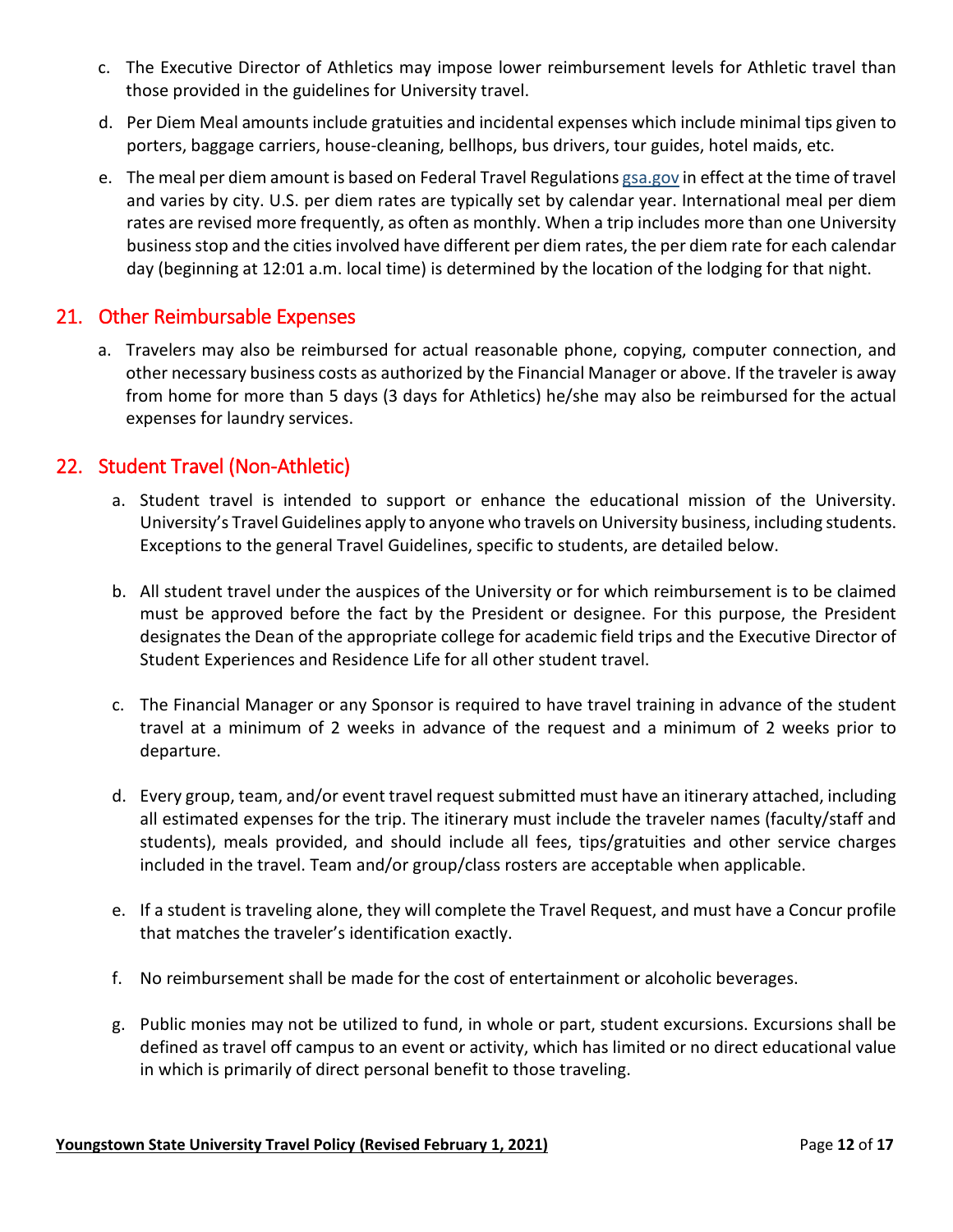- h. Prepayment for student conference registrations are paid by charging to a faculty/staff member's Travel Card. Conference payment receipt is required to be attached to the Expense Report.
- i. All other approval and reimbursement procedures detailed in the University Travel Guidelines shall apply to students.

#### <span id="page-12-0"></span>23. Student Athlete/Team Travel

- a. Student-athletes, cheerleaders, student managers, student trainers, student coaches, and student staff are required to travel as representatives of the University to participate in athletic events, make promotional and/or community outreach appearances, or attend meetings. Any exceptions to the general Travel Guidelines specific to the students listed above are detailed below.
- b. All Athletic Department student travel must receive prior approval of the Executive Director of Athletics or designee. For this purpose, the Executive Director of Athletics designates the Athletic Business Manager for Intercollegiate Athletic travel.
- c. A Travel Request must be approved in advance. The Travel Request will be completed by the coach or a staff member. Every group, team, and/or event travel request submitted must have an itinerary attached, including all estimated expenses for the trip. The itinerary must include the traveler names (faculty/staff and students), meals provided, and should include all fees, tips/gratuities and other service charges included in the travel. Team and/or group/class rosters are acceptable when applicable.
- d. In the event of a last-minute travel (i.e., playoffs) when travel plans cannot be made in advance, arrangements will be made by the Athletic Business Manager with YSU Travel Services to expedite funds whenever possible.
- e. All NCAA rules will be followed in addition to the established University Guidelines for reimbursement.
- f. An exception to the University Travel Guidelines lies in the area of entertainment. NCAA Guidelines allow a coach to entertain the students while on travel status in certain instances. However, all entertainment expenses will be approved in advance by both the Associate Director of Athletics/Senior Administrator and the Athletic Business Manager and will be charged to the sport's Restricted Gifts (fundraising) account. A pre- or post-game meal or snack is also permitted in addition to the three meals provided.
- g. All other approval and reimbursement procedures detailed in the University Travel Guidelines shall apply to Athletic Department student travel.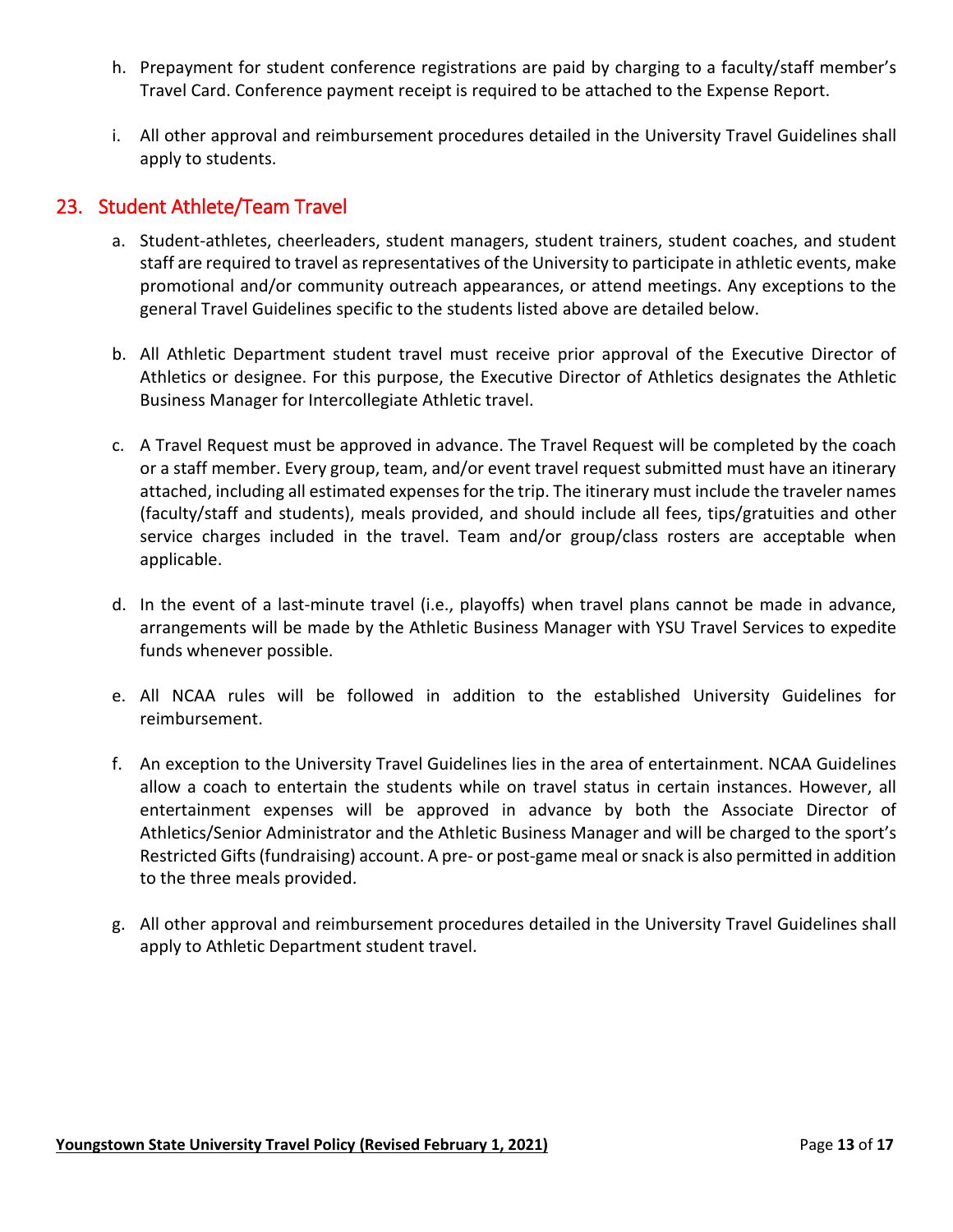## <span id="page-13-0"></span>24. Travel Advance

- a. Travel advances are limited to study abroad travel, student group travel and athletic team travel and are limited to the GSA Per Diem Rate or the University determined per diem rate. The Advance column must be completed on the Request and the Travel Advance Budget Worksheet must be attached. The Advance Request should be approved at least two weeks prior to the initial travel dates. The Travel Advance Budget Worksheet must be signed by the person requesting the advance. Travelers must return any advance amounts in excess of substantiated expenses no later than when the related Expense Report reconciliation is submitted. If the trip is canceled or the advance is not needed, the travel advance must be returned or repaid within 5 working days of the trip cancellation date. Failure to comply with these guidelines may result in denial of any further advances and/or a billing from the University to repay part or all of the entire advance.
- b. The **Traveler** is responsible for depositing any excess advances with the Bursar office and submitting the receipt with the Expense Report reconciliation.

#### <span id="page-13-1"></span>25. International Travel Guidelines

- a. Travel to countries under [US Department State Advisory.](https://travel.state.gov/content/travel/en/international-travel/International-Travel-Country-Information-Pages.html) The U.S. State Department maintains a list of countries for which travel advisories have been issued. The State Department's Webpage states: "**Travel Warnings** are issued when long-term, protracted conditions that make a country dangerous or unstable lead the State Department to recommend that Americans avoid or consider the risk of travel to that country. A Travel Warning is also issued when the U.S. Government's ability to assist American citizens is constrained due to the closure of an embassy or consulate or because of a drawdown of its staff." Warnings often apply only to specific regions of a country. Refer to the following [website](https://www.state.gov/) for current warnings U.S. Department of State current travel warnings.
- b. YSU has a Business Travel Accident Insurance Policy. Coverage provides \$100,000 for Accidental Death & Dismemberment for each employee while traveling on University business. For International travel, driver must obtain an International driver's license if required (available at local state BMV) prior to traveling. When driving Internationally, International car renter's insurance must be purchased.
- c. Information regarding Medical Claims while traveling abroad can be found on the YSU Human Resources [website](https://ysu.edu/sites/default/files/human_resources/YSU_Traveling_Abroad.pdf) -YSU Traveling Abroad Instructions for Claims Handling. YSU provides International Workers' Compensation. Travel insurance policies exclude certain countries.

#### <span id="page-13-2"></span>26. International Currency Exchange

a. The U.S. dollar equivalent will be calculated by Concur on the Expense Report. If a copy of the traveler's credit card statement is included with receipts, reimbursement will be for the amount shown for the item on the credit card statement.

#### <span id="page-13-3"></span>27. International Per Diem Rates

a. The University's International travel per diem rates are based on the U.S. Department of State's International M&IE [International Per Diem Rates](https://aoprals.state.gov/web920/per_diem.asp) and will automatically calculate once the proper steps are followed to enter the itinerary in Concur. Per Diem Meal amounts include gratuities and incidental expenses which include minimal tips given to porters, baggage carriers, house-cleaning, bellhops, bus drivers, tour guides, hotel maids, etc. **International per diem expenses exceeding the U.S. State**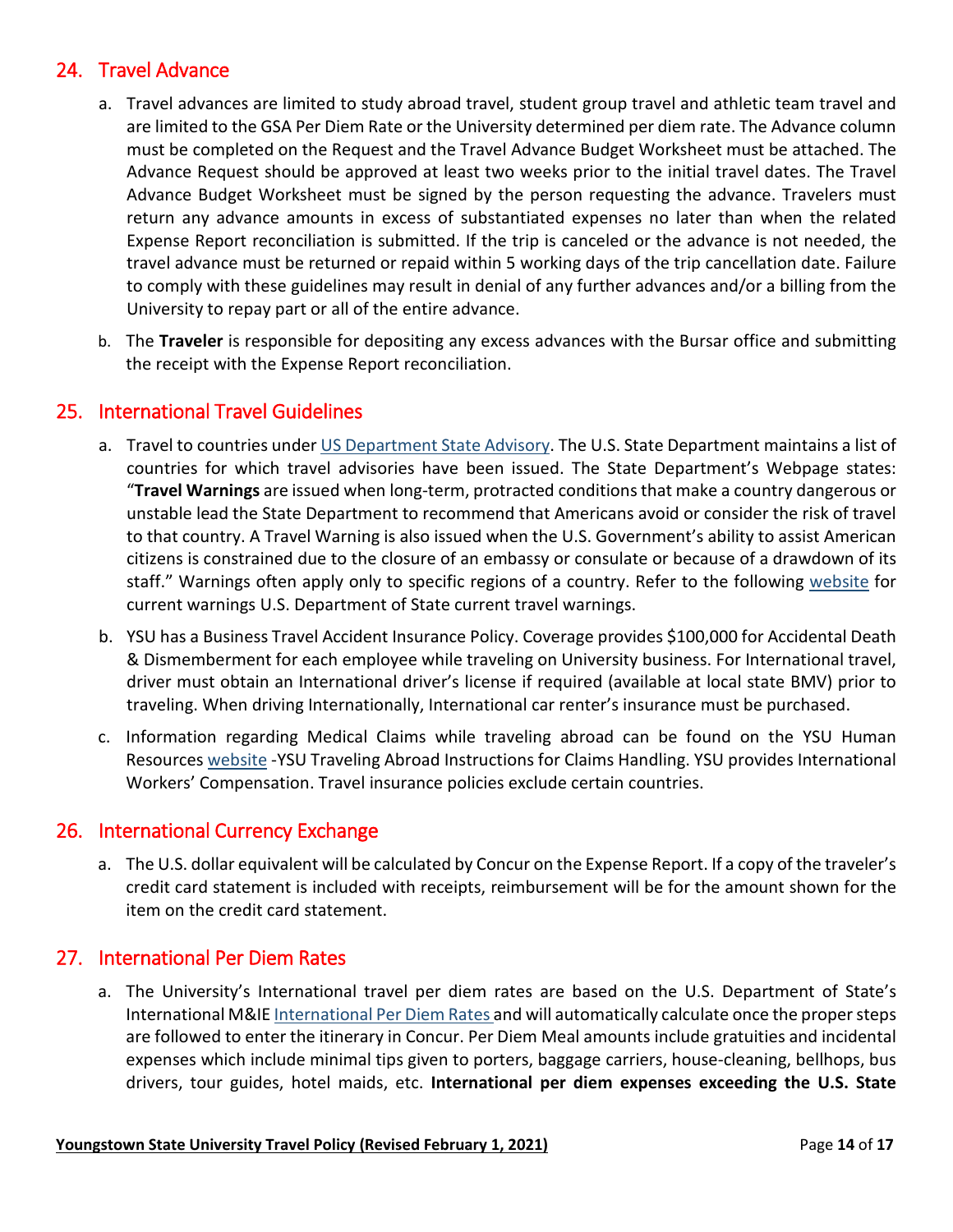**Department Daily Rate will not be reimbursed**. **This includes the Incidental Rate for tips and gratuities. Meals that are included in a study abroad contract/agreement are not reimbursable.**

## <span id="page-14-0"></span>28. International Travel Using Sponsored Funds

- a. Occasionally, some sponsored projects and contracts require that the sponsor's administrative officer approve all International travel in advance. When agency approval is required, the Principal Investigator (PI) should contact the Office of Research Services for assistance with writing a letter to the sponsor explaining the business purpose of the travel and the anticipated costs. Severine Van Slambrouck (Authorized Institutional Official) must counter sign this letter before it is submitted to the sponsoring agency. Written approval from the agency must be received before any travel-related costs are charged to the account. The Director of Research Services, or designee, must approve all requests for International travel reimbursement using Sponsored Funds.
- b. If using sponsored funds for air travel, the federal requirement (i.e., The Fly America Act) states that domestic grantees must use U.S. flagged carriers to the maximum extent possible when commercial air transportation is the means of travel between the United States and an International country or between International countries. This requirement should not be influenced by factor of cost, convenience or personal travel. The detailed implementation practices adopted to conform the Fly America Act may differ among federal agencies. Accordingly, individuals traveling abroad should consult agency guidelines and/or contact the Office of Research Services to ensure compliance with the respective agency requirements. Additionally, travelers on International trips sponsored by federal funds should use the University-preferred YSU Travel Specialist (x2391)/Concur Online Booking Tool/Direct Travel Agent<sup>[1](#page-14-5)</sup> and inform the agent that they are subject to this Act when making airline reservations.

#### <span id="page-14-1"></span>29. Travel Visa and Vaccination Costs

a. Reimbursed by providing supporting documentation.

#### <span id="page-14-2"></span>30. Study Abroad and International Travel by Students

a. Visit the [IPO website](https://ysu.edu/international-programs-office) for the Center for International Studies and Programs.

#### <span id="page-14-3"></span>31. Travel Card

a. It is *highly recommended* that each traveler applies for a YSU Travel Card. Please allow a 2-week lead time for submitting application to delivery of card. The Travel Card is part of the Commercial Card Program administered by Procurement Services. Anyone using the Travel Card must follow the approved Travel Guidelines and those set forth by Procurement Services. The authorized travel cardholder may use the card only for his/her travel or business-related expenditures. Contact [Travel](https://ysu.edu/procurement-services/travel-services)  [Services](https://ysu.edu/procurement-services/travel-services) for details.

## <span id="page-14-4"></span>32. Non-Employee Travel

a. The University will not reimburse non-employee travel expenses when the individual performs only incidental duties during a business travel. Expenses for a non-employee may be reimbursed if they

<span id="page-14-5"></span> $1$  Utilization of Direct Travel Agent will result in additional fees assessed.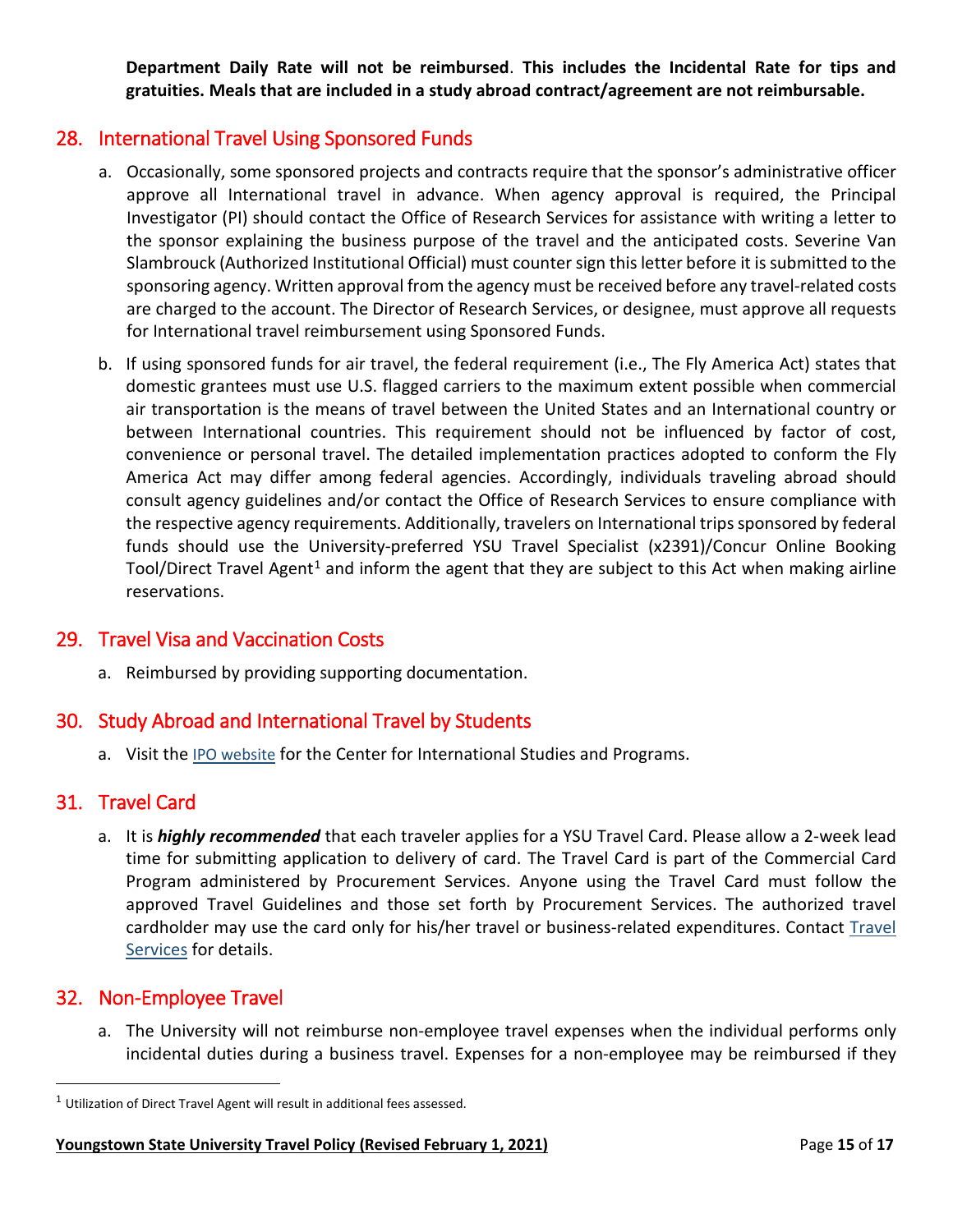attend a function and have a significant role in the proceedings or are involved in fundraising activities, which constitutes a valid business purpose. Non-employee travel reimbursement requires preapproval of the President or the President's designee.

## <span id="page-15-0"></span>33. Business Meals, Entertainment, and Other Business Expenses (AS PART OF TRAVEL)

- a. All Business Meals, Entertainment, and other business expenses must comply with the Business-Related and Entertainment Expense Guidelines [BRE Guidelines](https://ysu.edu/sites/default/files/procurement_services/BRE_Guidelines_0.pdf) posted on the [Procurement Services](http://cms.ysu.edu/administrative-offices/procurement-services/procurement-services.)  [website](http://cms.ysu.edu/administrative-offices/procurement-services/procurement-services.) The time, date, place, business purpose and attendees will be entered on the Expense Report.
- b. If a business meal is claimed, then the traveler will not be reimbursed the per diem for that particular meal.
- c. Tips and gratuities exceeding 20% are disallowed and will not be reimbursed. A check request may not be used to request reimbursement for business-related entertainment expenses incurred during University travel.

#### <span id="page-15-1"></span>34. Reporting and Documentation of Expenses

- a. After return from travel, completing the Expense Report is for the Traveler to submit their Expense Report through Concur within 30 days of completed travel. Enter **detailed comments** to prevent reimbursement delays. The approval of the Expense Report constitutes approval of travel expenses, as well as the reasonableness of the request for reimbursement. The Financial Manager or traveler's supervisor is responsible for reviewing the travel expense for compliance with policy and ensuring proper documentation is included. In situations where there is reason to believe the expenses may be inappropriate or extravagant, the Financial Manager or supervisor may deny or limit the reimbursement**.** Failure to submit Expense Reports timely may result in personal income tax implications.
- b. **The following documentation is required for payment or reimbursement to be considered. If submitting screenshots, please ensure they include details, i.e., date, amount, what was purchased and proof of payment.**
	- Air/Rail Passenger receipt or e-ticket printout
	- Lodging *Itemized* hotel receipt
	- All Credit Cards (personal or commercial) *Itemized* receipts of purchase
	- Car Rental Rental receipt
	- Business Meals/Entertainment Receipt plus names of the individuals present, business affiliations, business purpose of the meal/meeting, date/place of the meeting and [BRE Form.](https://ysu.edu/procurement-services/procurement-forms#purchasing)
	- Travel Meals (per diem) No receipt required
	- Conference/Registration Fee (if not prepaid) Receipt showing proof of payment
	- WIFI **MUST** request and have financial manager's approval for purchase via the traveler's Concur Expense Request, submitted and approved by financial manager before travel. WIFI costs may be estimated within the travel expense request if the costs are not known at the time. It is the financial manager's responsibility to ensure traveler is purchasing WIFI for a justifiable business expense. WIFI purchased for personal entertainment (streaming, You